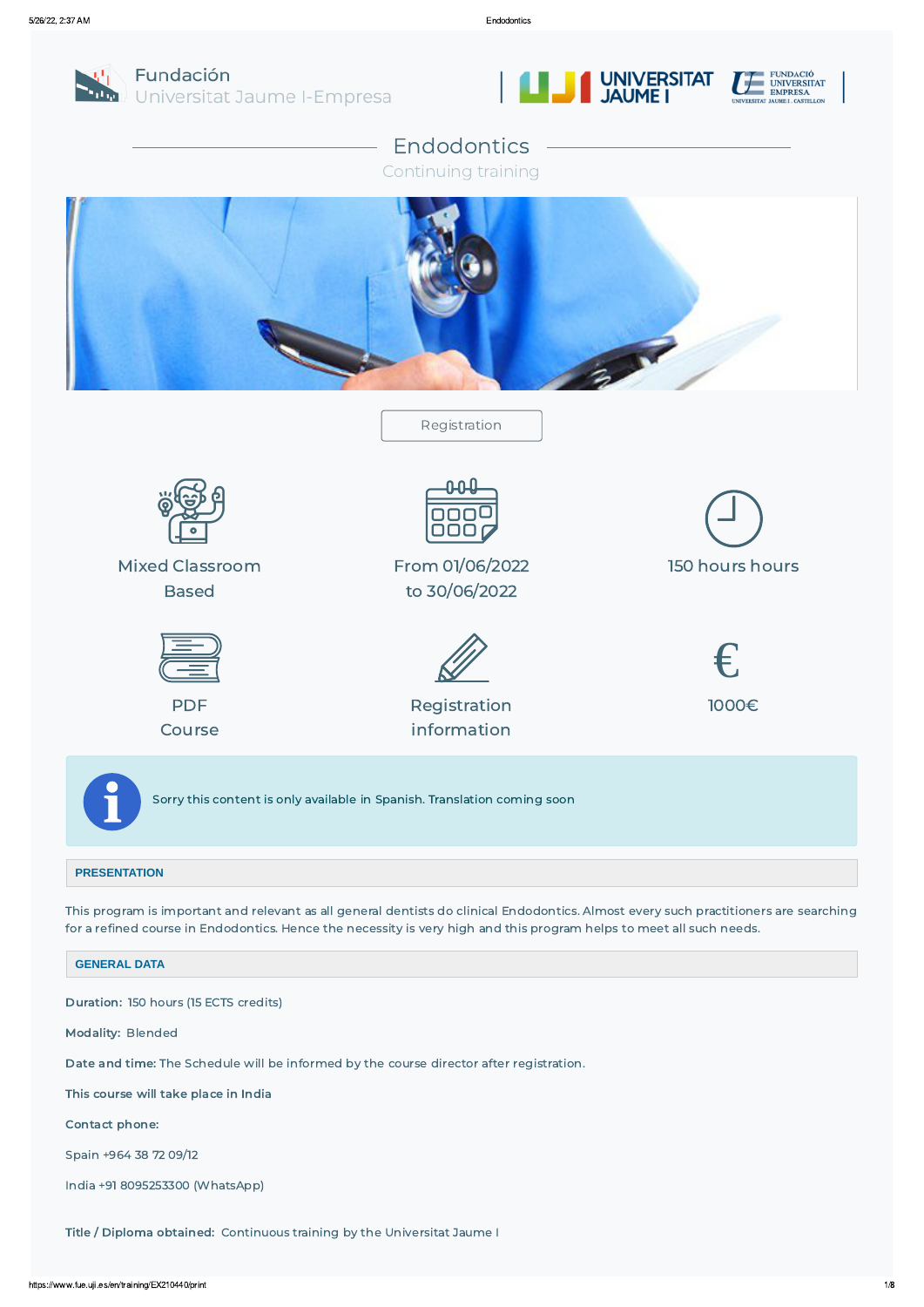#### **RECIPIENTS**

All the students will have to have a dentist's degree

#### **OBJECTIVES**

- To provide an innovative program which enhances current knowledge and clinical skills in Endodontics.
- To present sound academic theory and high-quality practical training by mentors.
- To provide students with the confidence and ability to enhance their clinical practice by incorporating the latest advances in technology and research in the field of Endodontics.
- To deliver learning using the latest skills and technology enabling students to access the course, while maintaining their commitment to their clinical practice.

#### **PROGRAM**

#### Core and Applied Science

- Introduction to subject and course
- Standard Documentation of Cases
- Style Italiano Protocol and Ppt
- Photography Orientation in General and Endodontics
- **Biostatistics and Research Methodology**
- Dental pulp and Periradicular tissues
- Embryology
- Anatomy
- Preoperative interpretation of endodontic anatomy
- Microbiology and pathology of pulp and periradicular tissues
- Communication, interpersonal skills and team leadership
- Epidemiology
- Diagnosis & Treatment planning in Endodontics
- Sedation, local and general anaesthesia
- Radiology in endodontics
- Pre restoration in endodontics
- Access cavity in primary and retreatment cases
- Guided Endodontics
- Isolation
- Endodontic instruments
- Cross infection and Sterilization
- Endomotors

#### Clinical and Practical Endodontic Procedures

- Diagnosis and management of orofacial pain, psychogenic pain and TMD
- Pharmacology and therapeutics
- Endodontics in children (primary teeth and immature permanent teeth)
- Glide path
- Working length determination and apex locators
- Shaping (various file systems)
- Intracanal medicaments
- Irrigating solutions and activation
- 
- Complications related to irrigation
- Sealers
- Obturation
- Management of procedural errors
- Perforation and Apical plug MTA
- External and internal resorptions
- Vital pulp therapy
- Management of Broken Instruments
- Management of Ledges
- Regenerative Endodontics
- Microscopes in dentistry and Microscope photography

#### Retreatment

#### • Microsurgery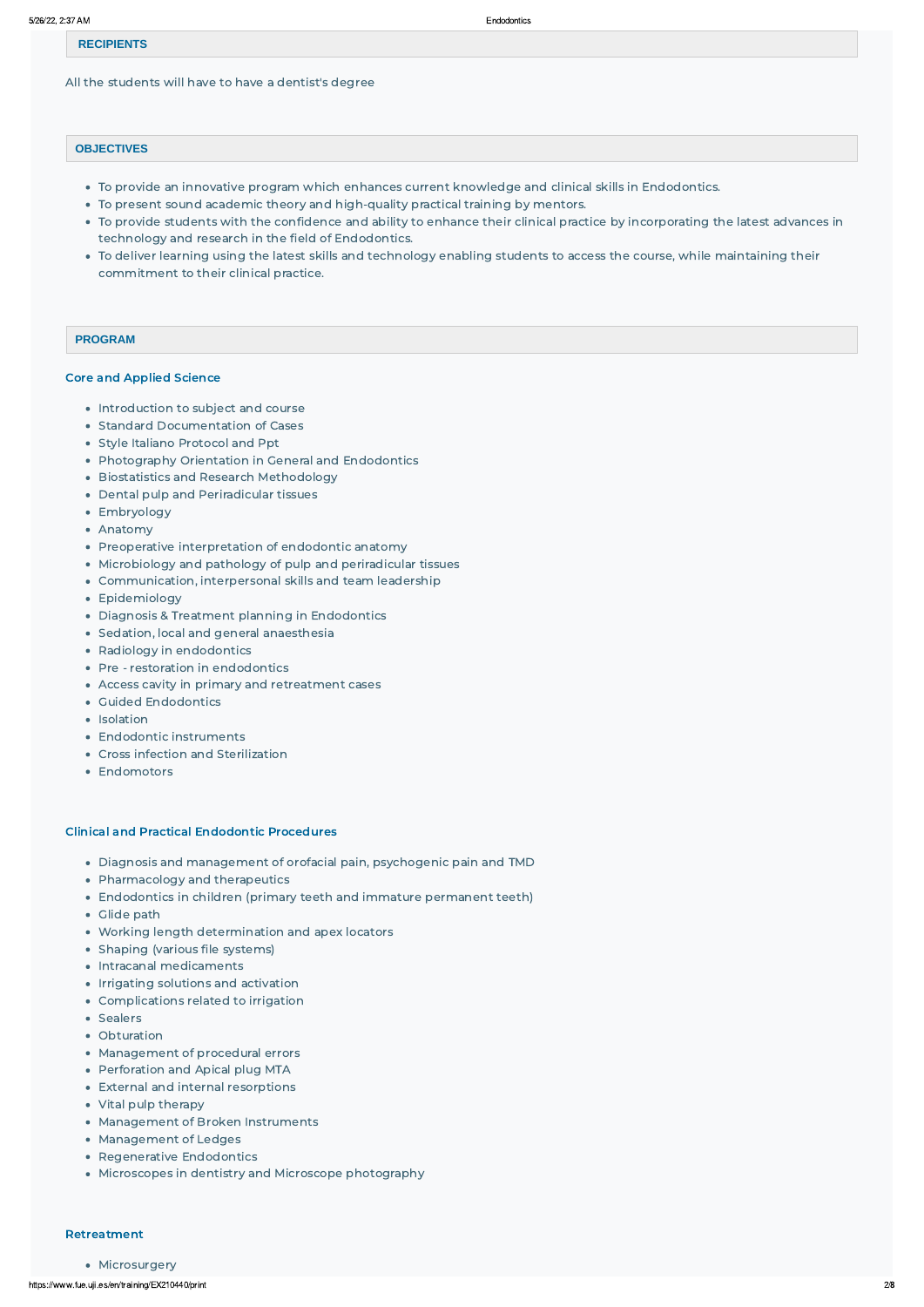- Case Selection and Removal of gutta percha, posts or other filling material during retreatments
- Disassembly with How to Treat Calcifications and Missed Canals
- Ultrasonics in Endodontics

- Online 6-month diploma course by Universitat Jaume I
- 55 lectures with 15 demonstrations
- 2 day-hands-on course in India. (stay & travel at own cost)
- Review Paper Discussions
- Case Presentations and Discussion
- Minimum 12 unique clinical case presentations by students with detailed discussion
- Theory presentations by students
- Continued support in clinical Endodontics
- Small online exit examination

#### Allied Topics

- Endodontic Management of Traumatized Tooth
- Reimplantation
- Treatment of Discoloured Teeth
- Post and Core
- Periodontics in relation to endodontics
- Prosthodontics in relation to endodontics
- Review and Maintenance Procedures

#### COURSE HIGHLIGHTS

#### **METHODOLOGY**

The course will be carried out mainly through theoretical classes. Candidates can opt for hands on sessions with the faculty if desired. Submission of 12 Finished cases with complete documentation is required for receiving the Diploma.

#### **EVALUATION**

The course will be evaluated by taking an online exam and presenting cases by the students.

#### TEACHING STAFF

#### **Dr. Raúl Izquierdo Escrig - Director**

Department of Industrial Systems and Design

BSc. Jaume I University (Chemical Engineering)

MSc. Polythecnic Univ. of Valencia (Chemistry-Physics of Polymers).

PhD. Jaume I University (Porous Polymeric Biomaterials).

His research activity is mainly related to the design and development of novel materials and/or processing routes, useful in fields like biomedical devices.

#### Dr. Julio José Suay Antón - **Associate Director**



Industrial Engineer, PhD. In Engineering, Universidad Politécnica de Valencia.

Full Professor of the Universitat Jaume I. Coordinator and director of PIMA, Polymers and Advanced Materials research group, taking part in the researches of the Biomaterials Center.

His research is mainly focused in the field of implantology: the development of functional coatings for biomedical applications (dental implants), research in implants osteointegration by proteomics, design of new adjustements and threatments to avoid perimplantitis.

#### Head of GMI-Ilerimplant Dental Science chair since 2017.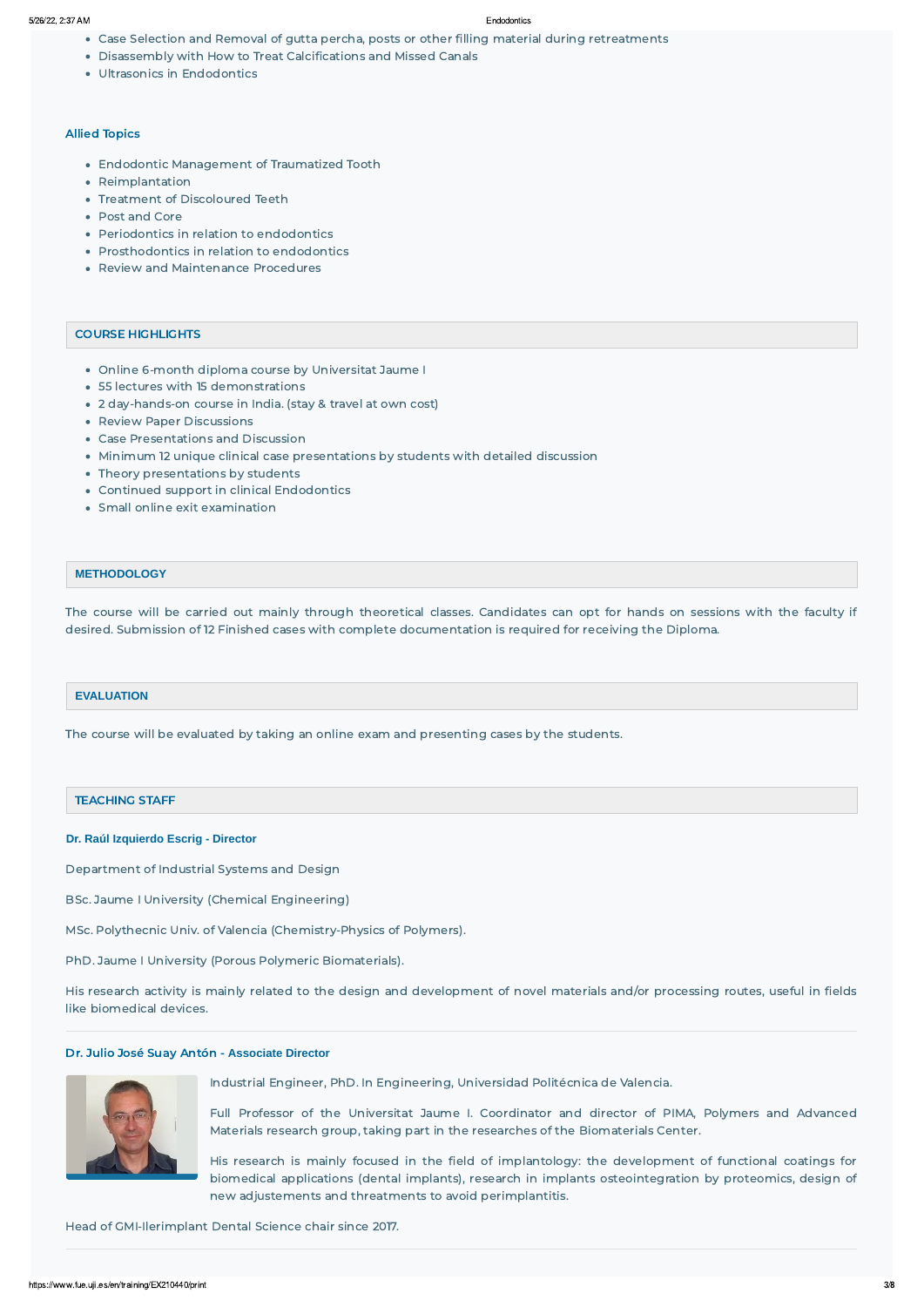**Dr. Ajay Bajaj – Endodontics Course Director** 



Prof. Dr. Ajay Bajaj completed Masters in Endodontics and Conservative Dentistry in 2002. He is the the Course Director at Universitat Jaume 1, Spain for Endodontics and founder of Euro Dental Academie. He has 2 decades of clinical experience and done close to 400 lectures, courses, webinars and more than 60 live procedures across the globe including single sitting root canal treatment, separated instrument management, retreatment and intentional replantation.

He has clinical experience of more than 30,000 rcts in 20 years. He has written many original articles in various journals and has been inventor of original techniques and equipments. He is the jury to various

Dental Awards since 7 years. Dentistry is his passion!

#### **Dr. Fabio Gorni**

Head of the Micro Endodontic Surgery Course- Dental School - University Vita Salute San Raffaele - Milan Head of the Peri-oral Aesthetics Course - Dental School - University Vita Salute San Raffaele - Milan Founder of STYLE ITALIANO ENDODONTICS Past President of ltalian Society of Endodontics Private practice in Milan – ltaly.

Graduated from the Milan Dental School in 1984. Visiting professor for the dept of Endodontics of the S. Paolo Hospital in Milano.

lnternational lecturer, he has published scientific papers on national and international journals and scientific videos. He has written chapters for 5 different endodontics books and is the author of an international book on retreatment. He is one of the top recognized experts in the world on the recovery of compromised teeth and micro-endodontic surgery. An innovator in Endodontics field and micro dentistry.

#### Dr. Filippo Cardinali

Graduate in Dentistry and Dental Prosthesis at the University of Ancona in 1992.

Active Member of the Italian Society of Endodontics. Certified Member of the European Society of Endodontology. Associate Member American Association of Endodontists.

Gold Member of Styleitaliano Endodontics. Co-author of the book "Manuale di Endodonzia" published by Elsevier Masson Italy in 2013. Co-author of the iBook "The Isolation Game" published in Apple iBook Stores Co-author of the book "Ritrattamenti: soluzioni per le patologie apicali di origine endodontica" published by EDRA in 2018.Lecturer in theoretical and practical courses on subjects related to the isolation of the operative field and endodontics, has participated as a speaker at courses and conferences in Italy and abroad.

Private practice, concentrating mainly in Endodontics and Restorative Dentistry and author of publications on journals of National and International Sector.

#### Dr. Mohammad Hammo

Dr. Mohammad Hammo Graduated from Jordan University in 1992 (BDS), and continued his higher education in Endodontics in saint Joseph University in Lebanon 2001 ( DESE).

Dr. Hammo has been lecturing locally and globally (more than 120 international conferences). He has publications in different scientific journals. He owns the Hammo Endodontic Clinics in Amman; additionally, he is a consultant endodontist in Qatar.

He is the former president of Scientific Committee of Jordan Dental Association, and also, he is serving as the director of Endodontic Program in British Academy of Implant and Restorative Dentistry (BAIRDS).

#### Dr. Riccardo Tonini

D.D.S. M.Sc graduated from dental school of University of Brescia (Italy) at 2004.

At 2007 he carried out his Master degree from university of Verona (Italy) in Endodontics. His scientific work includes publications, continuous participations in National and International meetings and teaching experience in Italy (university of Brescia).

Since 2010 he is an active member of the Italian Society of Endodontics and the Italian Society of Microscopic dentistry. He is also a member of Style Italiano study club.

He is the inventor of ProTrain 8 and has collaborated for several other innovations in dental industry.

Dr Tonini maintains Private Practice limited in Endodontics for the last five years in Brescia, Italy.

#### Dr. Mohamad Zaafrany

Dr. Mohamad Zaafrany graduated from Mansoura university - Egypt in 2003. From 2007 his practice is committed to Endodontics.

He practiced as Endodontist in advanced speciality dental center in MOH - Saudi Arabia from 2008 to 2017.

He won the award of best Endodontic case of the year 2016 contest by SIE "1st place".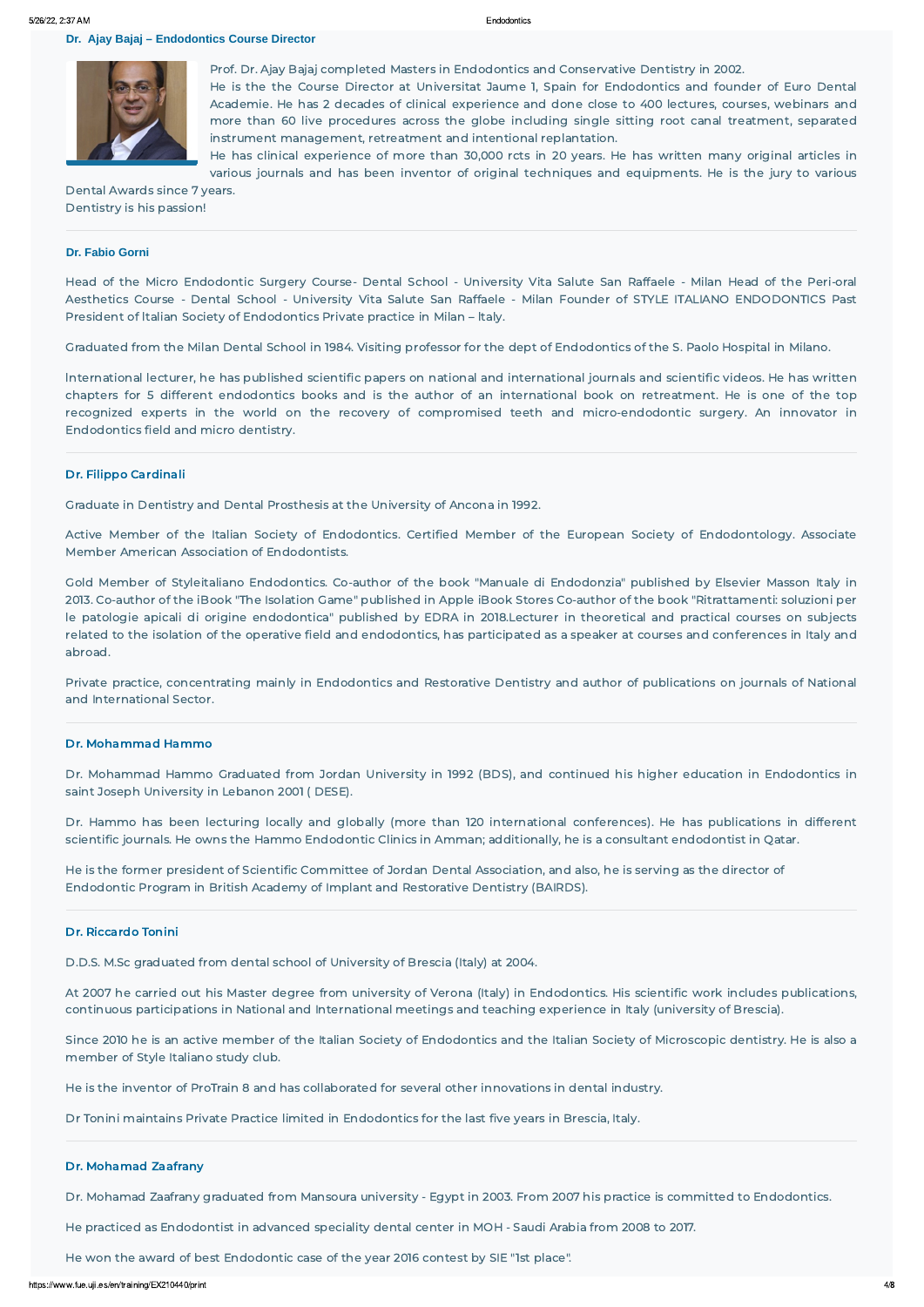He is KOL for DentSply Sirona Endodontics. KOL for Zumax Medical Dr. Mohamad Zaafrany CO. KOL for Tehnodent CO. He is also Official DSD team member.

Head of Endodontic department - Hala Dental Center - Mansoura, Egypt. He is a Gold member of Styleitaliano Endodontics.

#### Dr. Marc Kaloustian

Dr Marc Kaloustian completed his DDS degree from the Saint Joseph University of Beirut in 1999.

He then obtained a Certificate in Advanced Education in General Dentistry from Boston University, Goldman School of Dental Medicine in 2000.

He pursued a Masters in Endodontics, Masters in Biomaterials and obtained his PhD in 2020 from the Saint Joseph University, Lebanon with honors. He is currently a senior lecturer at the Department of Endodontology at the Saint Joseph University Dental School, Lebanon where he supervises undergraduate and postgraduate students.

Dr Kaloustian is an active member of the Lebanese Society of Endodotology and co-organizer of many international endodontic meetings.

He is also a silver member of Style Italiano Endodontics, an international lecturer with many publications in indexed journals. Dr Kaloustian has a private practice in Beirut limited to Endodontics.

#### Dr. Marc Habib

Doctor Marc Habib did his undergrad studies in Dentistry at the Saint Joseph University of Beirut and graduated with honors, he was awarded the Zareh Ouzounian prize of Endodontics in 2004.

Doctor Habib then did his post grad studies in Endodontics and graduated in 2007 with a Masters Specialization in Endodontics followed by a Masters in Biomaterials of the oral Cavity at the Saint Joseph University as well. Since 2006 until now he has been a Clinical Assistant teaching undergraduates at the endodontics department.

He is as well a Senior Lecturer giving courses in the Endodontic University Diploma program at Saint Joseph University. He is the Treasurer of Lebanese Society of Endodontology, member of the European Society of Endodontology and member of the SIE (ltalian Society of Endodontics).

https://www.fue.uji.es/en/training/EX210440/print 5/8 She has delivered keynote lectures at many reputed national and international platfarms. She has keen interest in sharing her endodontic experiences with budding dentists, & routinely conducts workshops far the same. She is closely associated with NGO's,

Since 2009 he has been a member of the organizing committee for the annual international meeting of the Lebanese Society of Endodontology. Gold Member at the Style Italiano Endodontics group. Speaker at numerous conferences and workshops in Lebanon and abroad. Dr. Habib limits his practice to endodontics in his private office at Beirut Endodontic Clinic.

#### Dr. Harsh Haren Shah

Dr. Harsh Haren Shah (MDS) completed his Masters in Conservative Dentistry and Endodontics. He is an accredited member of the Indian Academy of Aesthetic and Cosmetic Dentistry.

His areas of special interest include aesthetic dentistry, surgical endodontics, MTA, photography and multi-disciplinary dentistry. Dr. Harsh delivers lectures and conducts workshops on various topics of endodontics, post and core, partial indirect restorations and porcelain laminate veneers at various local, National and International platforms.

He is a Director of the Board of IAACD and a committee member of other local associations.

He has authored and co-authored several publications in various national and international journals on topics of endodontics and aesthetic dentistry.

#### Dr. Garima Poddar

Dr. Garima Poddar, completed her graduation from B.V.P. Dental College & Hospital, Pune, India in 2005. She has received fellowship from the prestigious lnternational college of dentists. She practices microscope enhanced dentistry routinely at her center & has a clinical experience of 16 years. At present, she is a senior consultant in the dental department of Shanti Memorial Super Specialty Hospital, Cuttack, Odisha.

She is a certified silver member of Style Italiano Endodontics. She is a key opinion leader far Micro mega (France), Meta Biomed, (Korea), Bombay Dental & Surgical Pvt. Ltd. (India).

Recently she was declared winner of Famdent Outstanding dentist of the year award far 2021. She also won, Famdent special jury award in the category of outstanding dentist of the year far 2019.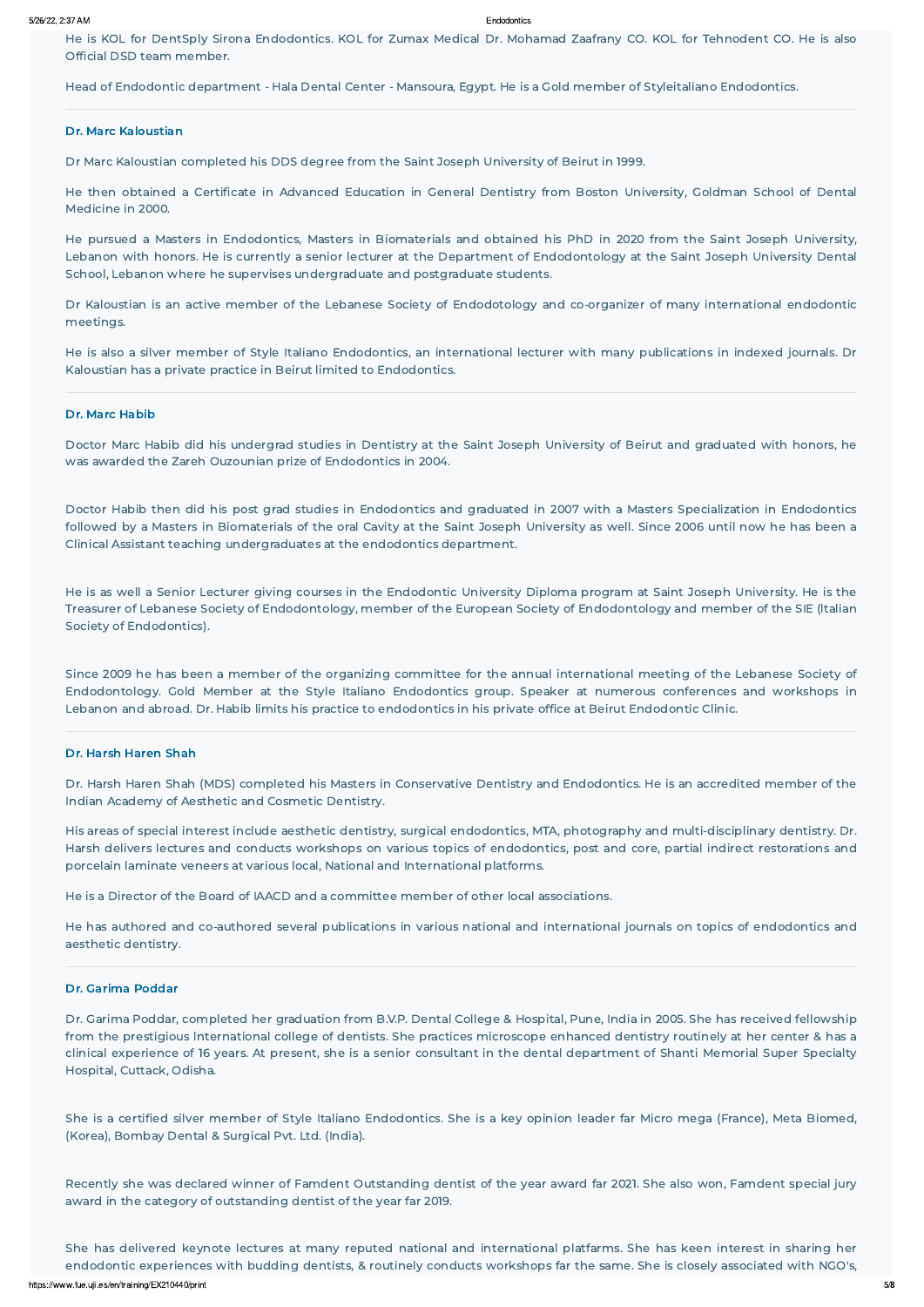dedicated to cleft lip and cleft palate.

### Dr. Ahmed Shawky

Dr. Ahmed Shawky graduated in the faculty of dentistry, Cairo university in 2005 with honors. He was appointed as a Resident in the department of endodontics in 2007 after the internship training. Dr Ahmed obtained his master's degree in Endodontics in 2012 after which he was appointed as an assistant lecturer in the faculty endodontic department. In 2017, he obtained his PhD Degree and he is now a senior lecturer "Associate professor" at the department of Endodontics, Cairo University.

Dr. Ahmed has published researches in international journals (International Endodontic Journal, EC Dental Sciences) in the field of regenerative endodontics which have been cited in many literatures. He has co-authored a community article with the iconic Dr. Stephen Cohen about root resorption in dentistry today.

Dr. Ahmed's practice is limited to ENDODONTICS with more than 13 years of clinical experience.

Dr. Ahmed is a silver certified member in Style Italiano Endodontics, Opinion leader for many international companies. He conducted more than 40 certified and accredited continuing education courses in endodontics, both nationally and internationally. His international participation in international conferences surpassed 20 specialized and non-specialized congresses.

#### Dr. Ahmed Alwaidh

Dr. Ahmed Alwaidh has MSc in Endodontics from King's College London. He obtained his BDS by College of Dentistry, University of Baghdad, 2008.

Dr. Alwaidh is a certified Silver Member of the Style Italiano Endodontics group. He is a key opinion leader and lnternational speaker at Fanta Dental. He is also scientific advisor at Teimdent Oy, Finland.

Dr. Alwaidh is based in Dubai, UAE, and his work is committed mostly to microscopic Endodontics and restoration of endodontically treated teeth.

Dr. Alwaidh has conducted many courses and workshops in Endodontics both locally and internationally. He is a member of the the lraqi Dental Association, the British Endodontic Society (BES), and the European Society of Endodontology (ESE).

#### Dr. Meghal Shah. Clinical Coordinator

Dr Meghal has been appointed as Clinical Co-ordinator for Diploma in Endodontics program at Universitat Jaume 1, Spain.

He graduated with BDS degree from Dr. D.Y.Patil Dental College & Hospital, Pune in 2007. He further Pursued his Fellowship In Endodontics. He maintains Microscope Enhanced Dental Practice in Mumbai.

With Keen interest in Endodontics and Restorations, he has delivered Lectures and Conducted Workshops for the same in National Conferences.

#### REGISTRATION INFORMATION

#### **REGISTRATION AMOUNT**

1000 €

#### **NECESSARY DOCUMENTATION**

- Scanned pages of  $1<sup>st</sup>$  and last pages of Passprt.
- Scanned copy of Dental Degree Certificate
- Payment receipt

**Account number to make the**

 **deposit : (name, surname and course) ES64 2100-4236-14-2200003795 (La Caixa)**

**How and where do you have to deliver the documentation?**

1. In person at the FUE-UJI in Castellón (Universitat Jaume I) 2. Via email at formacion@fue.uji.es 3. Via fax at 964 387010

**More information** Fundación Universitat Jaume I-Empresa Training Department Telephone: 964 387 222/12 Fax. 964 387 010 Emails: formacion@fue.uji.es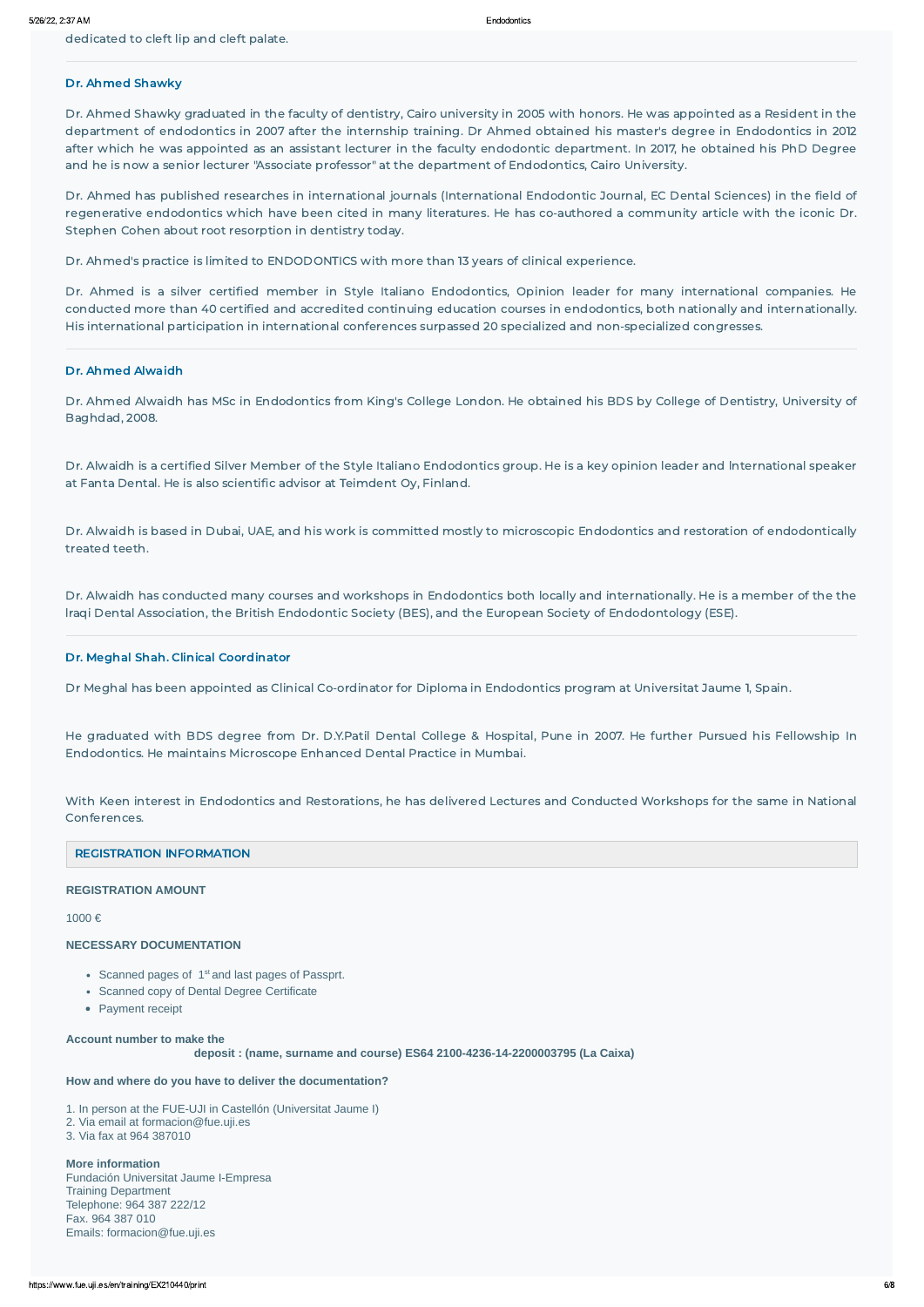## 5/26/22, 2:37 AM Endodontics FUE-UJI Trustees companies and entities



# Contact with us we help you find what you need









| +34 964 38 72 22 |                      | Fundación Universitat Jaume I - Empresa, Campus Riu<br>Sec.<br>Edif. Escuela de Doctorado y Consejo Social, s/n<br>12071 Castelló de la Plana, España |                                  |                            |  |
|------------------|----------------------|-------------------------------------------------------------------------------------------------------------------------------------------------------|----------------------------------|----------------------------|--|
|                  | <b>Access</b>        | <b>Most visited</b>                                                                                                                                   | <b>Other foundation Websites</b> | <b>Legal Notice</b>        |  |
|                  | Home                 | <b>FUE-UJI Courses</b>                                                                                                                                | elfue.com                        | <b>Transparency Portal</b> |  |
|                  | La Fundación         | <b>Extracurricular</b><br>internship                                                                                                                  | EuroFUE-UJI                      |                            |  |
|                  | <b>R&amp;D&amp;I</b> | vacancies                                                                                                                                             | <b>InnovaUJI</b>                 |                            |  |
|                  | <b>Trainning</b>     | <b>Scholarships for graduates</b>                                                                                                                     |                                  |                            |  |
|                  | <b>Conferences</b>   | vacancies                                                                                                                                             |                                  |                            |  |

European and [International](http://www.eurofue.com/proyectos/)